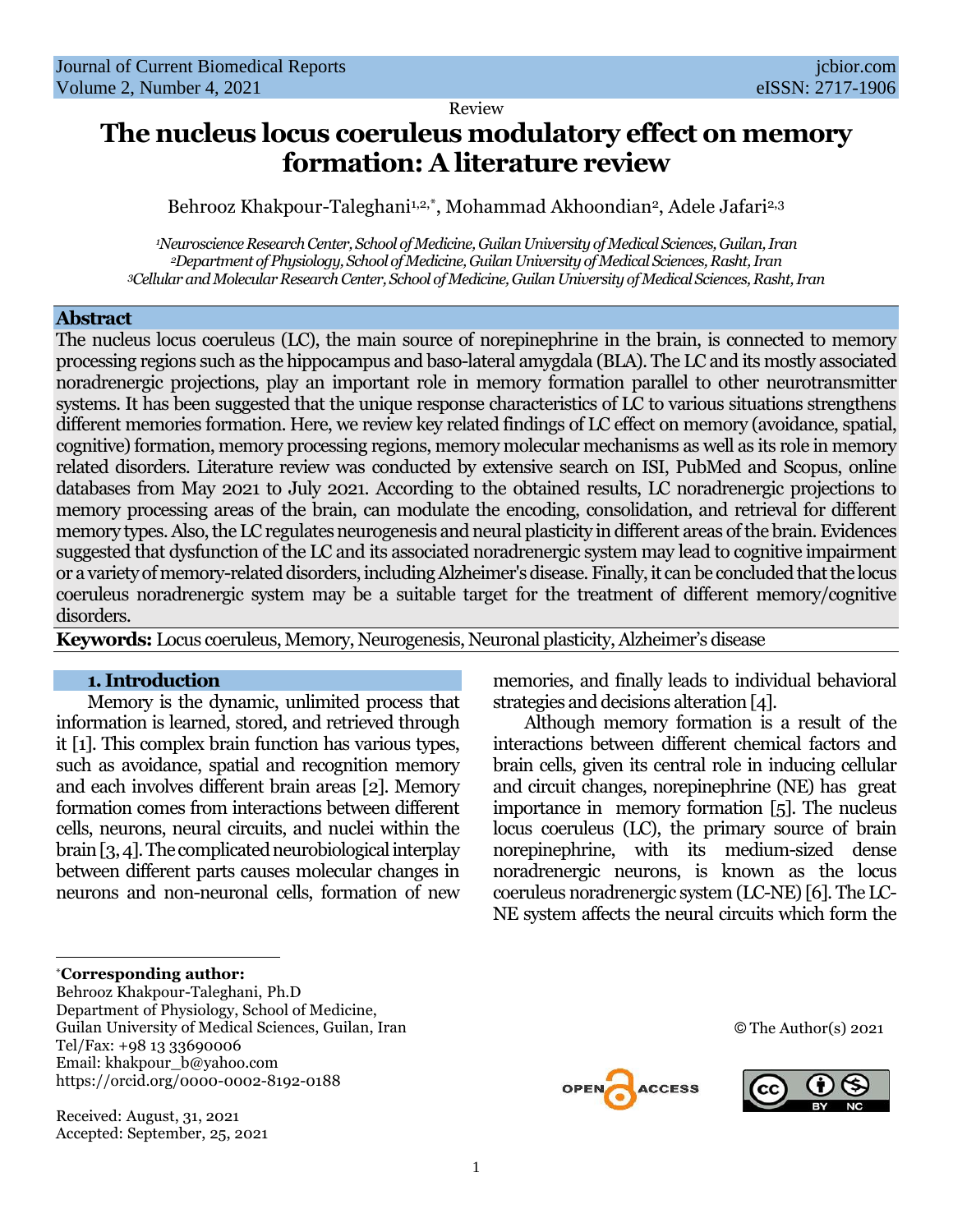basis of consciousness and cognitive processes. Also, it exhibits modulatory effect on different brain related process such as arousal, sleep-wake cycle, learning, anxiety, pain, mood, and energy metabolism [7]. LC projections innervate various parts of the brain including the cerebellum, spinal cord, and hippocampus (HIPP); on the other hand, it receives inputs from different brain nuclei such as the lateral raphe nucleus and nucleus of the tractus solitarius (NTS) [8]. Due to the substantial connectivity of the LC-NE with several parts of the HIPP, the locus coeruleus plays a crucial role in synaptic amplification of neuronal circuits in this area and thereby on the cognitive functions of the brain such as mood and memory [9].

To better clarify the LC-NA system critical role in different memories, we reviewed several studies and a variety of behavioral tests. Moreover, alongside explaining the critical role of the LC-NE in neuronal circuits, to draw a comprehensive feasible framework to develop future researches, its effect on molecular and cellular processes of memory formation was reviewed.

## **2. Methods**

A comprehensive literature search was conducted on PubMed and Scopus databases looking for articles using the following key terms: "Locus coeruleus", "Norepinephrine", "Memory", "Avoidance", "Spatial", "Recognition", "Long-term potentiation", "Neurogenesis", and, "Alzheimer's disease". The key terms were chosen using MeSH and, Boolean operators such as "AND" and "OR" were used to connect the key terms. From May 2021 to July 2021, three researchers conducted the search independently. In this study, papers on learning, memory and cognition associated with the nucleus locus coeruleus were selected, and eventually, 200 articles were included in the study. Next, the articles about Parkinson's disease, depression, as well as those written before 2000, were excluded. Also, to prevent missing valuable studies, the references of the included articles were searched to extract other related studies. Finally, 50 studies were extracted and included in the review.

**3. LC and memory**

*3.1 LC and avoidance memory*

Avoidance memory is the experience of unpleasant and emotional stimuli that subsequently causes avoidant behaviors to avoid them [10]. Different parts of the brain, such as the amygdala, NTS, and HIPP actually play an important role in the acquisition and consolidation of this memory [11]. More specifically, various studies have shown that different amygdala nuclei have a major role in achieving an avoidance strategy or consolidation of avoidance memory [12]. It has been suggested that LC stimulation can improve avoidance learning and memory as it is the main source of the amygdala norepinephrine [13]. In line with this suggestion, Llorca-Torralba et al. reported, pain as an external stimulus could enhance avoidance memory through the stimulation of LC-NE and intensify its effect on the amygdala [14]. Similarly, according to Fan et al. obtained results of an animal study, corticosterone and stress increase the expression of adrenaline-producing enzymes in LC, boost the function of the basolateral amygdala (BLA) and development of avoidance behavior [15]. Also, Shelkar et al. have been reported that interaction between LC-NE and NO facilitates the expression of avoidance behavior [16]. Moreover, Khakpour-Taleghani et al. revealed that while temporary LC inactivation has no influence on the acquisition of negative experiences during avoidance learning, LC plays a role in the consolidation of this memory and converting short-term into long-term memory [17]. It has also been observed that stimulation of LC noradrenergic nerves increase neuronal firing in the BLA, and triggers anxiety-like responses in rodents [18]. Moreover, it seems that stress can induce a reflexive response in the central region of the amygdala (CeA), thereby potentiates rodents avoidance memory through enhanced BLA neuronal firing following augmentation of tonic LC-NE activity (Figure 1) [6].

## *3.2 LC and spatial memory*

Spatial memory is the ability to keep encoded and retrieved information which is related to an individual's environment and/or spatial orientation. Indeed, it is a result of the interplay between different cell populations within the HIPP [19], and other various areas of the brain, including the LC. Given the strong mutual neuronal connections between the HIPP and the LC, several studies have been conducted to assay the effect of LC stimulation on the HIPP and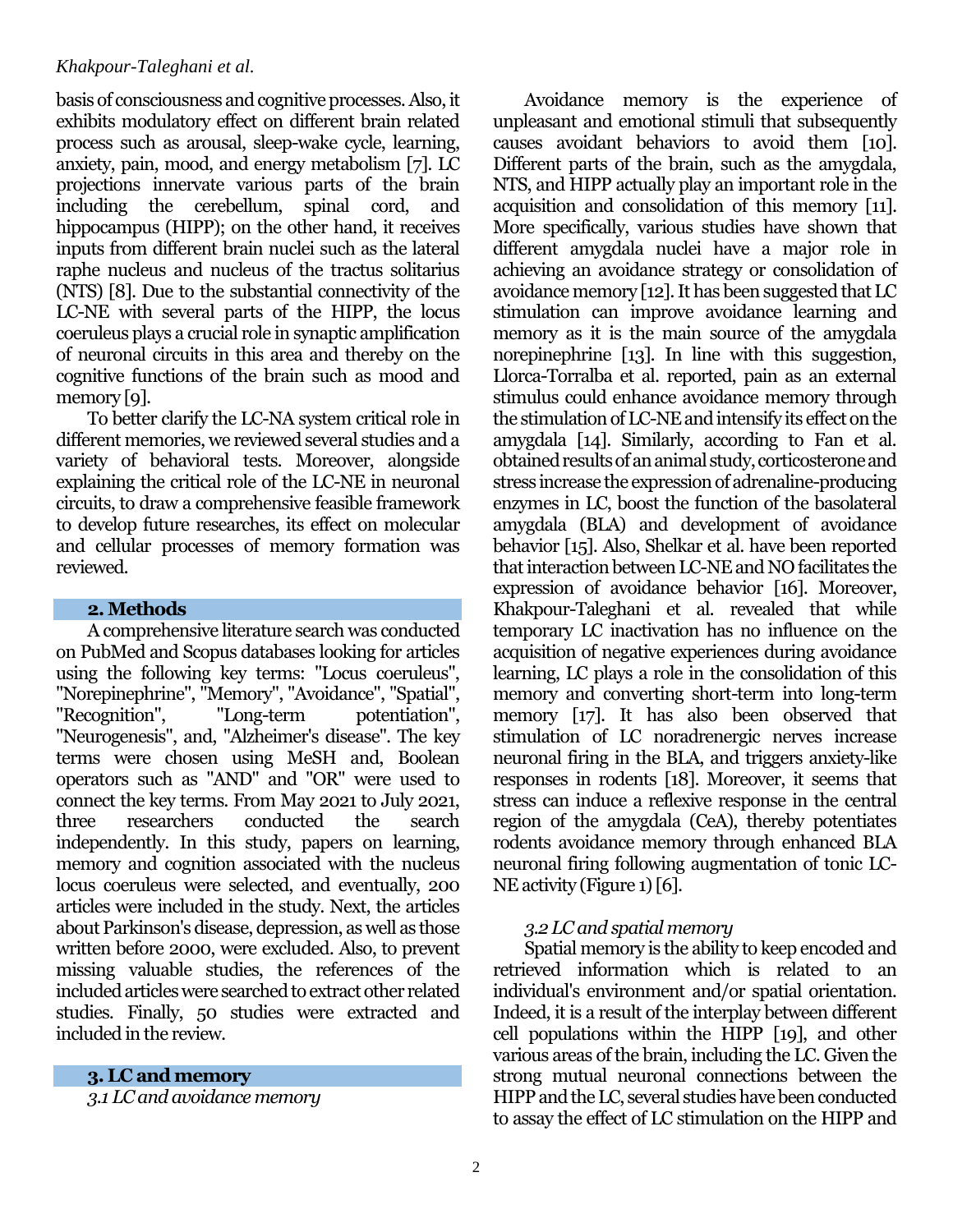

Figure 1. Path A: The amygdala is the main area for avoidance memory formation. The LC noradrenergic projections [green arrow] affect avoidance memory formation in BLA. Path B: Stress, causes the reflective enhanced CeA activity [dark arrow], which in return increases tonic activity of LC-NE and subsequently, the BLA activity increases.

Abbreviations: BLA: basolateral amygdala; CeA: central nucleus of the amygdala; LC: locus coeruleus.

spatial memory. Lemon et al. found that electrical stimulation of the LC could enhance neural encoding of spatial information in hippocampus CA1 region synapses and subsequently resulted in spatial memory improvement [20]. Similarly, in another report, LC stimulation and consequent epinephrine increase enhanced the signal-to-noise ratio of sensory stimuli and thereby could improve spatial memory performance [21]. It should be emphasized that there are some discrepancies on the LC role in spatial memory processing. According to Khakpour-Taleghani et al., although the LC-NE activity has an effective role in spatial memory, it is not the only contributing factor in memory formation. Additionally, the bilateral inactivation of LC had no major effect on the spatial memory consolidation [22]. It may be probable that other factors such as the release of norepinephrine from other parts of the brain can mitigate the negative effects of LC destruction on spatial memory consolidation [22]. In contrast to Khakpour-Taleghani and colleagues findings, others have mentioned impaired spatial memory after the destruction of noradrenergic neurons and the associated decrease in norepinephrine level within the brain [23, 24]. It seems, to solve such controversial findings we need further studies to clarify the role of LC-NE in spatial memory formation. Generally, it appears that LC can improve spatial memory through noradrenergic projections and β-adrenergic receptordependent signaling pathway which has an effect on neurodevelopmental activity in the HIPP [25]. Currently, we know that dopaminergic projections which originate from the LC can improve spatial memory through targeting D1 and D5 receptors across the dorsal hippocampus (Figure 2)[26].

## *3.3 LC and recognition memory*

Recognition memory, a hippocampal higher-level function, represents the ability of animals and humans to identify a stimulus or situation which previously had

Figure 2. The brain portions involved in the spatial memory formation. The LC sends noradrenergic (green arrow) and dopaminergic (red arrow) projections to the hippocampus CA1 area and dorsal hippocampus, respectively. Ultimately, these modulatory projections lead to the spatial memory formation. Abbreviations: LC: locus coeruleus; HIPP: hippocampus; CA1: hippocampal region CA1; CA3: hippocampal region CA3; DG: dentate gyrus.

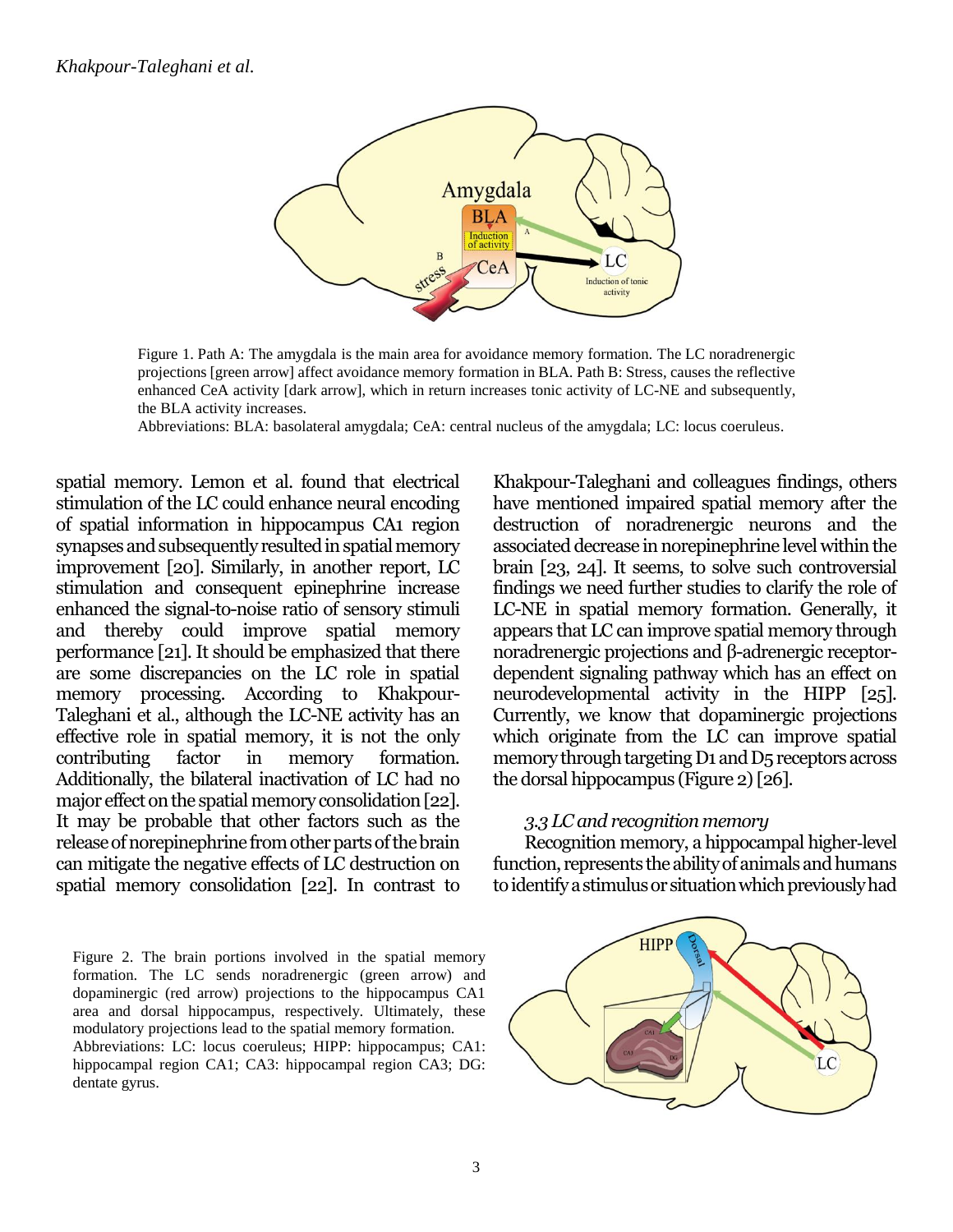encountered it [27]. Given the robust association between the LC and the HIPP, the hippocampal modulatory effect on recognition memory is not out of scope [28]. Therefore, a large number of studies have been conducted to better understand the relationship between the LC and this type of memory. Titulaer et al. reported that stimulation of LC and subsequent norepinephrine increase in the HIPP ventral area plays a key role in the animals' performance improvement in recognizing new objects [29]. In addition, Kempadoo et al. found that LC light stimulation increases dopamine in dorsal HIPP and eventually improves animal model of recognition memory performance [26]. Similarly, according to Glennon et al. LC stimulation by chemical or even external stimuli such as hearing can also improve recognition memory [30]. In addition to the bilateral relationship between LC and HIPP, according to Mello-Carpes et al. findings, the LC-HIPP-NTSparagigantocellularis (PGi) pathway can significantly affect recognition memory performance [31]. Furthermore, the frontal cortex-LC pathway is another modulator of this memory through α2 adrenoceptor signaling [32]. Based on the abovementioned reports, it can be concluded that the neurological activity of locus coeruleus and its noradrenergic projections to different brain areas, like the HIPP, play a pivotal role in the development of this higher function memory (Figure 3) [29].

# **4. LC and CNS neurological changes**

## *4.1 LC and neurogenesis*

Neurogenesis is a process in the central nervous system (CNS) of adult vertebrates to produce more nerve cells [33].Among the various factors, the LC-NE systemhas a major role in the neurogenesis of the CNS at different stages of life and in a variety of ways [34].

Figure 3. Path A. The LC dopaminergic projections (red arrow) to the dorsal hippocampus have a significant role in development of recognition memory. Path B. LC-NE (green arrow) promotes the recognition memory by its effect on the ventral hippocampus. Path C. The LC–HIPP–NTS–PGi pathway (dark arrow) has an effective role in recognition memory function. Path D. LC-NE (green arrow) inhibitory effect on the pre-frontal cortex modulates recognition memory performance.

Abbreviations: *LC*: locus coeruleus; HIPP: hippocampus; PFC: prefrontal cortex; NTS: nucleus of the solitary tract; PGi: paragigantocellularis.

It has been observed that LC-NE induced neurogenesis begins shortly before birth and reaches its peak in infancy. It exerts significant beneficial effects on learning and memory by its trophic effect on the CNS [35]. Also, the LC has an improving role in the neurogenesis of other brain nuclei. According to Guérin et al. study, LC removal in transgenic immature mice leads to the newborn cells death and the polysialylated neural cell adhesion molecule [PSA-NCAM] decrease in the olfactory bulb and eventually, olfactory memory reduction [34]. Also, Bortolotto et al. found that the LC-NE intensifies HIPP nerveproducing cells (NPCs) neurogenesis through β2 adrenoceptor stimulation [36]. Furthermore, Fan et al. reported that alterations of LC cells gene expression can influence neurogenesis of HIPP. They revealed that in older mice the expression of a certain type of LC cells transcription factor could enhance cell division in animals' dentate gyrus region [37]. Also, it has been observed that genetic alterations such as LC cell's nucleus miRNA increase, exert trophic effect on the HIPP [38]. Moreover, according to Coradazzi and colleagues research, destruction of the LC, directly diminishes neurogenesis and reduces reproductive cells of the HIPP [39]. Finally, it should be noted that in addition to the LC-NE positive effect on neurogenesis, it also exerts neuroprotective effect through multiple mechanisms including decreasing the oxidative stress and inflammatory responses as well as enhancing endotrophic-neurotrophic systems (NTFs), especially brain-derived neurotrophic factor (BDNF),neurotransmitter production, cholinergic cell survival and also, modulation of CNS energy metabolism alongside with regulation and maintain extracellular homeostasis [40].

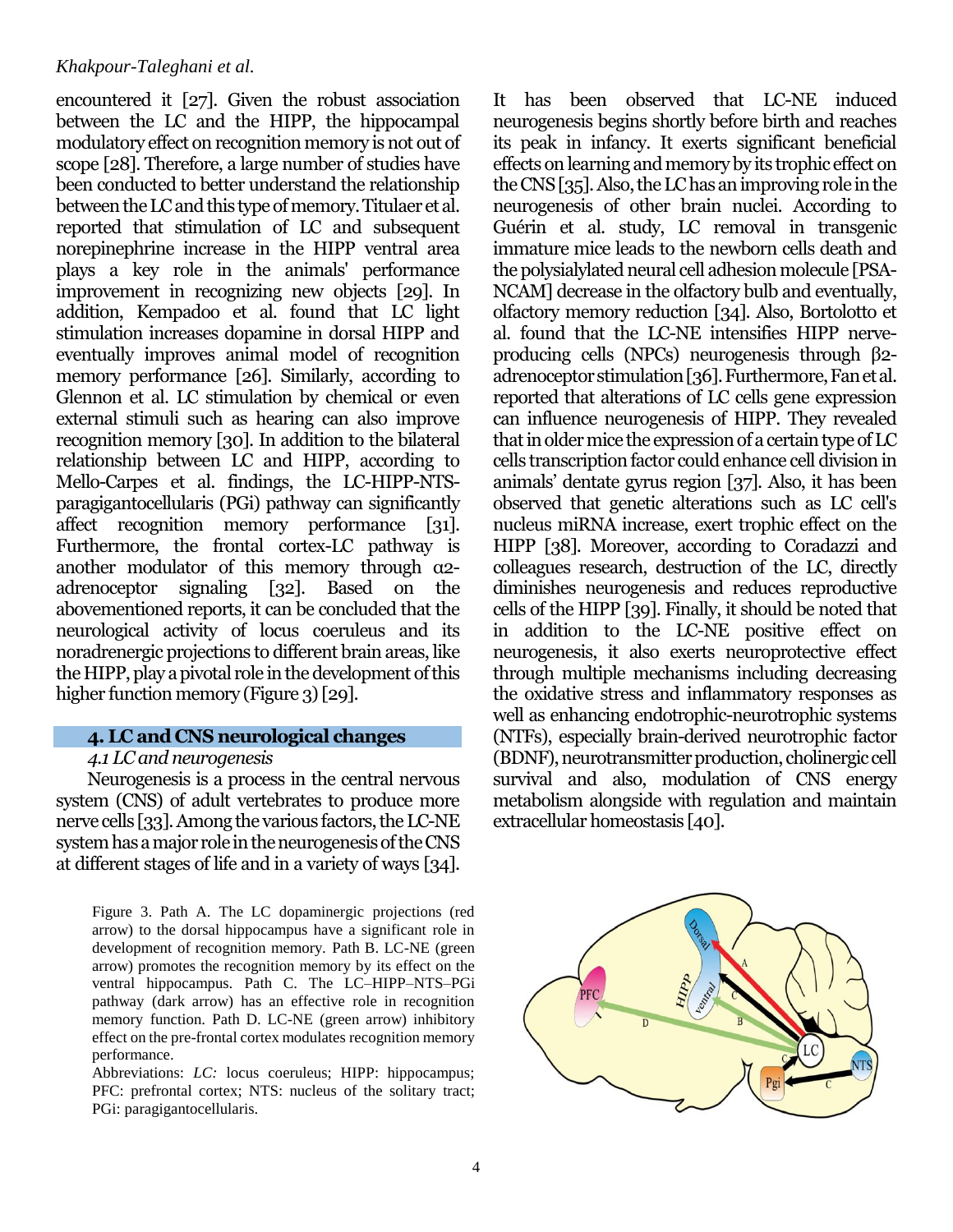## *4.2 LC and neural plasticity*

Long-term potentiation (LTP) is a form of neuroplasticity that is thought to be a common cellular mechanism for many learning and memory processes [41]. The LC-NE system plays a pivotal role in the development of LTP in important memory processing centers such as the dentate gyrus and the CA1 region of the hippocampus. NE exerts its positive effect through different members of the adrenoreceptor family [42]. Quinlan et al. found that in animal models, the LC stimulation with light can lead to LTP formation in the dentate gyrus and subsequent longterm learning and memory improvement [43]. According to Reid et al. following simultaneous stimulation of the perforant pathway and the LC, norepinephrine release starts and results in hippocampal neuronal plasticity and the initiation of learning process [44]. Also, Lashgari et al. has reported that unlike short periods, over a long period of the time, LC noradrenergic system can induce LTP through protein synthesis enhancement [45]. Moreover, according to Hammerschmidt et al. results, the LC destruction can decrease the LTP occurrence in the HIPP through the reduction of CaMKII and NR2A and finally leads to memory loss [46]. In addition, according to Tamano et al. report, through βadrenoreceptors activation the LC-NE regulates  $Zn^{2+}$ ion concentration and subsequently beta-amyloid decrement can facilitate the hippocampal dentate gyrus LTP production [47]. It should be noted that the sensitivity towards epinephrine is not the same at different parts of the HIPP, and each region expresses a certain level of LTP, depending on its βadrenoreceptors expression [48]. Titulaer et al. found that in addition to NE, the nucleus locus coeruleus dopaminergic projections have an effective role in the LTP production in the ventral HIPP which is involved in recognition memory. They suggested that it acts through stimulation of hippocampal D1/5 receptors [29].

# **5. LC and Alzheimer's disease**

Many studies have demonstrated that LC is highly susceptible to various toxins and infections, and in many cases, is the primary site where AD pathology occurs [49]. German et al. found that amyloid-beta build-up in the LC results in the destruction of its neurons [50]. Similarly, Ross et al. observed that excessive activity of the LC in response to hormonal stressors such as the corticotropin-releasing factor may cause production and deposition of amyloid-beta and introduced it as one of the most important pathologies of Alzheimer's disease (AD) [51]. Aghajanov et al. reported that in animal models of Alzheimer's disease, elevated level of oxidative stress, together with increased concentration of monoamines, particularly norepinephrin, is accompanied by severe structural damage to LC monoaminergic neurons [52]. Also, Hopp et al. found that neuroinflammation can induce AD symptoms by disrupting the regulation of calcium ions in the LC and leads to impaired nervous pacemaker activity [53]. Furthermore, it has been observed that loss of the LC noradrenergic neurons or its decreased activity causes AD symptoms in different parts of the brain [54, 55]. For example, Kelly et al. demonstrated that degeneration of the LC-NE system increases the risk of early AD through impairing vascular and neurological function in the brain areas associated with memory and cognitive performances [55]. Another hypothesis is that the primary signaling of aberrant forms of tau protein begins in the LC [56]. Kang et al. have been reported that aberrant forms of tau protein not only cause neurological dysfunction but also are capable of spreading memory processing regions of the brain and might contribute to the AD development [57]. Moreover, we know that increased LC activity by neurotrophic factors, may have beneficial effects in preventing neuropsychological signs of AD [58].

## **6. Conclusion**

The nucleus locus coeruleus through its noradrenergic projections affects various parts of memory processing areas of the brain. Also, LC-NE as a potent modulatory system, as well as other important memory processing cholinergic and dopaminergic systems, play an important role in memory formation. In addition, through the stimulant noradrenergic projections to the baso-lateral amygdala, LC has an effective role in enhancing avoidance memory. Of course, the effective role of LC in other brain areas such as NTS should be considered in the avoidance memory formation. It develops spatial memory mainly through β-adrenergic signaling in the CA1 region of the hippocampus. Furthermore, due to its stimulatory effect on the LC– HIPP–NTS– PGi pathway, especially the hippocampus and the modulatory effect on the frontal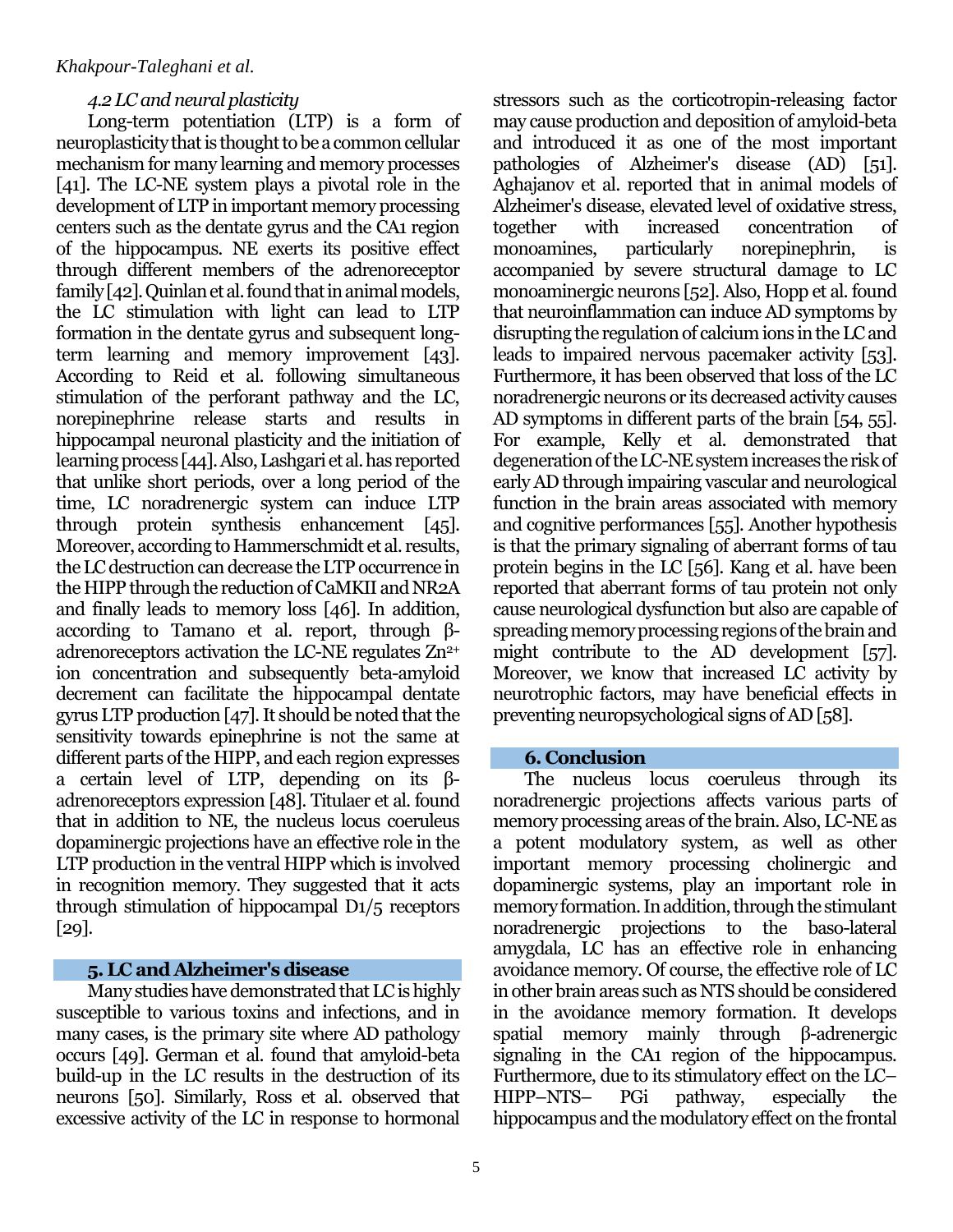cortex, LC has a pivotal role in the development of cognitive memory. On the other hand, LC-NE can lead to permanent LTP production and neurogenesis through the induction of cellular level changes in gene expression, protein synthesis, and ions concentration in nuclei and/or circuits involved in memory formation. Moreover, we must emphasize that the role of the LC dopaminergic projections should not be overlooked in the memory development. Based on the previous evidences, injuries, degeneration or destruction of the LC and LC-NE system may also contribute to memory loss and neurodegenerative diseases such as Alzheimer's disease. Although, this issue needs more extensive research to prove, this finding can be considered as a clear perspective for the development of treatment planning platforms based on the strengthening of the LC-NE system.

## **Author contributions**

BKH: provided main title of study, studies platform, collection of data, and drafting. MAH: provided collection of data, draw figures, and drafting. AJ: provided scientific review, critical revisions, and native English edition.

## **Conflict of interests**

The authors declare that they have no conflict of interest.

## **Ethical declarations**

Not applicable.

# **Financial Support**

This research did not receive any specific grant from funding agencies in the public, commercial, or not-for-profit sectors.

#### **References**

1. Anderson JR. Learning and memory: An integrated approach: John Wiley & Sons Inc; 2000.

[2. Ben-Yakov A, Dudai Y, Mayford MR. Memory Retrieval in Mice](https://www.ncbi.nlm.nih.gov/pubmed/26438596)  [and Men. Cold Spring Harb Perspect Biol. 2015; 7\(12\):a021790.](https://www.ncbi.nlm.nih.gov/pubmed/26438596)

3. Morris R, Tarassenko L. Cognitive Systems Remember Experience: Introduction. In: Morris R, Tarassenko L, KenwardM, editors. Cognitive Systems - Information Processing Meets Brain Science. London: Academic Press; 2006. p. 191-2.

[4. Sara SJ. Locus Coeruleus in time with the making of memories.](https://pubmed.ncbi.nlm.nih.gov/26241632/)  [Curr Opin Neurobiol. 2015; 35:87-94.](https://pubmed.ncbi.nlm.nih.gov/26241632/)

[5. Fukabori R, Iguchi Y, Kato S, Takahashi K, Eifuku S, Tsuji S, et](https://pubmed.ncbi.nlm.nih.gov/32994339/)  [al. Enhanced Retrieval of Taste Associative Memory by](https://pubmed.ncbi.nlm.nih.gov/32994339/)  [Chemogenetic Activation of Locus Coeruleus Norepinephrine](https://pubmed.ncbi.nlm.nih.gov/32994339/)  [Neurons. J Neurosci. 2020; 40\(43\):8367-85.](https://pubmed.ncbi.nlm.nih.gov/32994339/)

[6. James T, Kula B, Choi S, Khan SS, Bekar LK, Smith NA. Locus](https://pubmed.ncbi.nlm.nih.gov/33190318/)  [coeruleus in memory formation and Alzheimer's disease. Eur J](https://pubmed.ncbi.nlm.nih.gov/33190318/)  [Neurosci. 2020; 00:1](https://pubmed.ncbi.nlm.nih.gov/33190318/)–12.

[7. Duszkiewicz AJ, McNamara CG, Takeuchi T, Genzel L. Novelty](https://pubmed.ncbi.nlm.nih.gov/30455050/)  [and Dopaminergic Modulation of Memory Persistence: A Tale of](https://pubmed.ncbi.nlm.nih.gov/30455050/)  [Two Systems. Trends Neurosci. 2019; 42\(2\):102-14.](https://pubmed.ncbi.nlm.nih.gov/30455050/)

[8. Sara SJ, Bouret S. Orienting and reorienting: the locus coeruleus](https://pubmed.ncbi.nlm.nih.gov/23040811/)  [mediates cognition through arousal. Neuron. 2012; 76\(1\):130-41.](https://pubmed.ncbi.nlm.nih.gov/23040811/)

[9. Loughlin SE, Foote SL, Bloom FE.](https://pubmed.ncbi.nlm.nih.gov/3736860/) Efferent projections of [nucleus locus coeruleus: topographic organization of cells of origin](https://pubmed.ncbi.nlm.nih.gov/3736860/)  [demonstrated by three-dimensional reconstruction.](https://pubmed.ncbi.nlm.nih.gov/3736860/)  [Neuroscience. 1986; 18\(2\):291-306.](https://pubmed.ncbi.nlm.nih.gov/3736860/)

[10. Falibene A, Roces F, Rössler W. Long-term avoidance memory](https://pubmed.ncbi.nlm.nih.gov/25904854/)  [formation is associated with a transient increase in mushroom](https://pubmed.ncbi.nlm.nih.gov/25904854/)  [body synaptic complexes in leaf-cutting ants. Front Behav](https://pubmed.ncbi.nlm.nih.gov/25904854/)  [Neurosci. 2015; 9:84.](https://pubmed.ncbi.nlm.nih.gov/25904854/)

[11. García-Medina NE, Miranda MI. Nucleus of the solitary tract](https://pubmed.ncbi.nlm.nih.gov/22543094/)  [chemical stimulation induces extracellular norepinephrine release](https://pubmed.ncbi.nlm.nih.gov/22543094/)  [in the lateral and basolateral amygdala. Brain Stimul. 2013;](https://pubmed.ncbi.nlm.nih.gov/22543094/)  [6\(2\):198-201.](https://pubmed.ncbi.nlm.nih.gov/22543094/)

[12. Segura-Torres P, Aldavert-Vera L, Gatell-Segura A, Redolar-](https://pubmed.ncbi.nlm.nih.gov/19761861/)[Ripoll D, Morgado-Bernal I. Intracranial self-stimulation recovers](https://pubmed.ncbi.nlm.nih.gov/19761861/)  [learning and memory capacity in basolateral amygdala-damaged](https://pubmed.ncbi.nlm.nih.gov/19761861/)  [rats. Neurobiol Learn Mem. 2010; 93\(1\):117-26.](https://pubmed.ncbi.nlm.nih.gov/19761861/)

[13. McCall JG, Siuda ER, Bhatti DL. Locus coeruleus to basolateral](https://pubmed.ncbi.nlm.nih.gov/28708061/)  [amygdala noradrenergic projections promote anxiety-like](https://pubmed.ncbi.nlm.nih.gov/28708061/)  [behavior. Elife. 2017; 6:e18247.](https://pubmed.ncbi.nlm.nih.gov/28708061/)

[14. Llorca-Torralba M, Suárez-Pereira I, Bravo L, Camarena-](https://pubmed.ncbi.nlm.nih.gov/30987747/)[Delgado C, Garcia-Partida JA, Mico JA, et al. Chemogenetic](https://pubmed.ncbi.nlm.nih.gov/30987747/)  [Silencing of the Locus Coeruleus-Basolateral Amygdala Pathway](https://pubmed.ncbi.nlm.nih.gov/30987747/)  [Abolishes Pain-Induced Anxiety and Enhanced Aversive Learning](https://pubmed.ncbi.nlm.nih.gov/30987747/)  [in Rats. Biol Psychiatry. 2019; 85\(12\):1021-35.](https://pubmed.ncbi.nlm.nih.gov/30987747/)

[15. Fan Y, Chen P, Li Y, Cui K, Noel DM, Cummins ED, et al.](https://pubmed.ncbi.nlm.nih.gov/24111919/)  [Corticosterone administration up-regulated expression of](https://pubmed.ncbi.nlm.nih.gov/24111919/)  [norepinephrine transporter and dopamine β](https://pubmed.ncbi.nlm.nih.gov/24111919/)-hydroxylase in rat [locus coeruleus and its terminal regions. J Neurochem. 2014;](https://pubmed.ncbi.nlm.nih.gov/24111919/)  [128\(3\):445-58.](https://pubmed.ncbi.nlm.nih.gov/24111919/)

[16. Shelkar GP, Gakare SG, Chakraborty S, Dravid SM, Ugale RR.](https://doi.org/10.1111/bph.13531)  [Interactions of nitric oxide with α2](https://doi.org/10.1111/bph.13531) -adrenoceptors within the locus [coeruleus underlie the facilitation of inhibitory avoidance memory](https://doi.org/10.1111/bph.13531)  [by agmatine. Br J Pharmacol. 2016; 173\(17\):2589-99.](https://doi.org/10.1111/bph.13531)

[17. Khakpour-Taleghani B, Lashgari R, Aavani T, Haghparast A,](https://pubmed.ncbi.nlm.nih.gov/18295357/)  Naderi [N, Motamedi F. The locus coeruleus involves in](https://pubmed.ncbi.nlm.nih.gov/18295357/)  [consolidation and memory retrieval, but not in acquisition of](https://pubmed.ncbi.nlm.nih.gov/18295357/)  [inhibitory avoidance learning task. Behav Brain Res. 2008;](https://pubmed.ncbi.nlm.nih.gov/18295357/)  [189\(2\):257-62.](https://pubmed.ncbi.nlm.nih.gov/18295357/)

[18. Crone JS, Schurz M, Höller Y, Bergmann J, Monti M, Schmid](https://pubmed.ncbi.nlm.nih.gov/25620493/)  [E, et al. Impaired consciousness is linked to changes in effective](https://pubmed.ncbi.nlm.nih.gov/25620493/)  [connectivity of the posterior cingulate cortex within the default](https://pubmed.ncbi.nlm.nih.gov/25620493/)  [mode network. Neuroimage. 2015; 110:101-9.](https://pubmed.ncbi.nlm.nih.gov/25620493/)

[19. Baram TZ, Donato F, Holmes GL. Construction and disruption](https://pubmed.ncbi.nlm.nih.gov/31209115/)  [of spatial memory networks during development. Learn Mem.](https://pubmed.ncbi.nlm.nih.gov/31209115/)  [2019; 26\(7\):206-18.](https://pubmed.ncbi.nlm.nih.gov/31209115/)

[20. Lemon N, Aydin-Abidin S, Funke K, Manahan-Vaughan D.](https://pubmed.ncbi.nlm.nih.gov/19435710/)  [Locus coeruleus activation facilitates memory encoding and](https://pubmed.ncbi.nlm.nih.gov/19435710/)  [induces hippocampal LTD that depends on beta-adrenergic](https://pubmed.ncbi.nlm.nih.gov/19435710/)  [receptor activation. Cereb Cortex. 2009; 19\(12\):2827-37.](https://pubmed.ncbi.nlm.nih.gov/19435710/)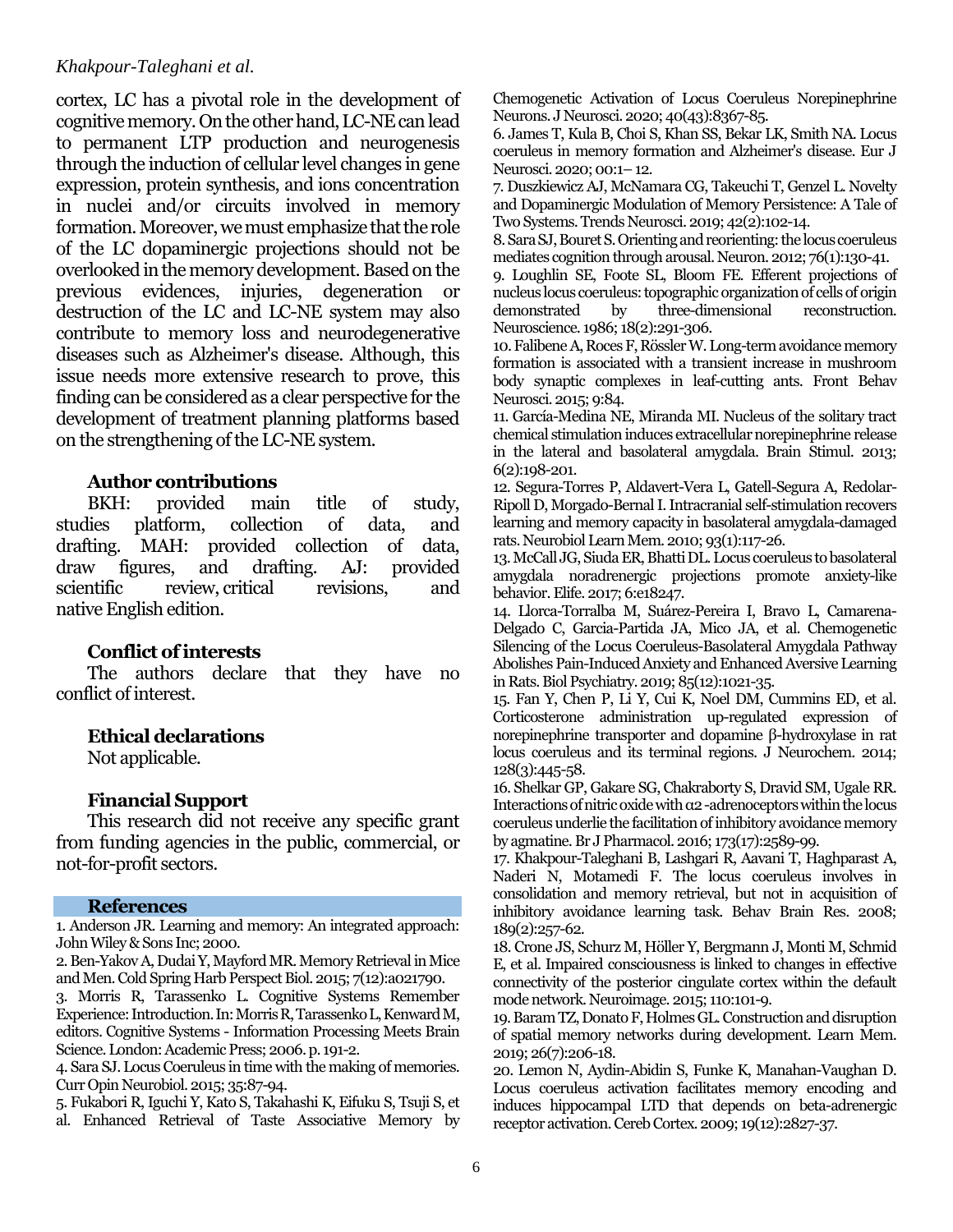[21. Collier TJ, Greene JG, Felten DL, Stevens SY, Collier KS.](https://pubmed.ncbi.nlm.nih.gov/14749139/)  [Reduced cortical noradrenergic neurotransmission is associated](https://pubmed.ncbi.nlm.nih.gov/14749139/)  [with increased neophobia and impaired spatial memory in aged](https://pubmed.ncbi.nlm.nih.gov/14749139/)  [rats. Neurobiol Aging. 2004; 25\(2\):209-21.](https://pubmed.ncbi.nlm.nih.gov/14749139/)

[22. Khakpour-Taleghani B, Lashgari R, Motamedi F, Naghdi N.](https://pubmed.ncbi.nlm.nih.gov/19041693/)  [Effect of reversible inactivation of locus ceruleus on spatial](https://pubmed.ncbi.nlm.nih.gov/19041693/)  [reference and working memory. Neuroscience. 2009;](https://pubmed.ncbi.nlm.nih.gov/19041693/)  [158\(4\):1284-91.](https://pubmed.ncbi.nlm.nih.gov/19041693/)

[23. Choudhary P, Pacholko AG, Palaschuk J, Bekar LK. The locus](https://pubmed.ncbi.nlm.nih.gov/29862455/)  [coeruleus neurotoxin, DSP4, and/or a high sugar diet induce](https://pubmed.ncbi.nlm.nih.gov/29862455/)  [behavioral and biochemical alterations in wild-type mice](https://pubmed.ncbi.nlm.nih.gov/29862455/)  [consistent with Alzheimers related pathology. Metab Brain Dis.](https://pubmed.ncbi.nlm.nih.gov/29862455/)  [2018; 33\(5\):1563-71.](https://pubmed.ncbi.nlm.nih.gov/29862455/)

[24. Litteljohn D, Nelson E, Hayley S. IFN-](https://pubmed.ncbi.nlm.nih.gov/25477784/)γ differentially [modulates memory-related processes under basal and chronic](https://pubmed.ncbi.nlm.nih.gov/25477784/)  [stressor conditions. Front Cell Neurosci. 2014; 8:391.](https://pubmed.ncbi.nlm.nih.gov/25477784/)

[25. Hansen N, Manahan-Vaughan D. Locus Coeruleus](https://pubmed.ncbi.nlm.nih.gov/24464942/)  [Stimulation Facilitates Long-Term Depression in the Dentate](https://pubmed.ncbi.nlm.nih.gov/24464942/)  [Gyrus That Requires Activation of β](https://pubmed.ncbi.nlm.nih.gov/24464942/)-Adrenergic Receptors. Cereb [Cortex. 2015; 25\(7\):1889-96.](https://pubmed.ncbi.nlm.nih.gov/24464942/)

[26. Kempadoo KA, Mosharov EV, Choi SJ, Sulzer D, Kandel ER.](https://pubmed.ncbi.nlm.nih.gov/27930324/)  [Dopamine release from the locus coeruleus to the dorsal](https://pubmed.ncbi.nlm.nih.gov/27930324/)  [hippocampus promotes spatial learning and memory. Proc Natl](https://pubmed.ncbi.nlm.nih.gov/27930324/)  [Acad Sci U S A. 2016; 113\(51\):14835-40.](https://pubmed.ncbi.nlm.nih.gov/27930324/)

27. Moreno-Castilla P, Guzman-Ramos K, Bermudez-Rattoni F. Chapter 28 -Object Recognition and Object Location Recognition Memory – The Role of Dopamine and Noradrenaline. In: Ennaceur A, de Souza Silva MA, editors. Handb Behav Neurosci: Elsevier; 2018. p. 403-13.

[28. Evans AK, Park HH, Saw NL, Singhal K, Ogawa G, Leib RD, et](https://pubmed.ncbi.nlm.nih.gov/34320462/)  [al. Age-related neuroinflammation and pathology in the locus](https://pubmed.ncbi.nlm.nih.gov/34320462/)  [coeruleus and hippocampus: beta-adrenergic antagonists](https://pubmed.ncbi.nlm.nih.gov/34320462/)  [exacerbate impairment of learning and memory in aged mice.](https://pubmed.ncbi.nlm.nih.gov/34320462/)  [Neurobiol Aging. 2021; 106:241-56.](https://pubmed.ncbi.nlm.nih.gov/34320462/)

[29. Titulaer J, Björkholm C, Feltmann K, Malmlöf T, Mishra D,](https://pubmed.ncbi.nlm.nih.gov/33927604/)  [Bengtsson Gonzales C, et al. The Importance of Ventral](https://pubmed.ncbi.nlm.nih.gov/33927604/)  [Hippocampal Dopamine and Norepinephrine in Recognition](https://pubmed.ncbi.nlm.nih.gov/33927604/)  [Memory. Front Behav Neurosci. 2021; 15:667244.](https://pubmed.ncbi.nlm.nih.gov/33927604/)

[30. Glennon E, Carcea I, Martins ARO, Multani J, Shehu I, Svirsky](https://pubmed.ncbi.nlm.nih.gov/29859972/)  [MA, et al. Locus coeruleus activation accelerates perceptual](https://pubmed.ncbi.nlm.nih.gov/29859972/)  [learning. Brain Res. 2019; 1709:39-49.](https://pubmed.ncbi.nlm.nih.gov/29859972/)

[31. Mello-Carpes PB, Izquierdo I. The Nucleus of the Solitary Tract](https://pubmed.ncbi.nlm.nih.gov/23246466/)   $\rightarrow$  [Nucleus Paragigantocellularis](https://pubmed.ncbi.nlm.nih.gov/23246466/)  $\rightarrow$  Locus Coeruleus  $\rightarrow$  CA1 [region of dorsal hippocampus pathway is important for](https://pubmed.ncbi.nlm.nih.gov/23246466/)  [consolidation of object recognition memory. Neurobiol Learn](https://pubmed.ncbi.nlm.nih.gov/23246466/)  [Mem. 2013; 100:56-63.](https://pubmed.ncbi.nlm.nih.gov/23246466/)

[32. Wagner-Altendorf TA, Fischer B, Roeper J. Axonal projection](https://pubmed.ncbi.nlm.nih.gov/31430399/)[specific differences in somatodendritic α2 autoreceptor function in](https://pubmed.ncbi.nlm.nih.gov/31430399/)  [locus coeruleus neurons. Eur J Neurosci. 2019; 50\(11\):3772-85.](https://pubmed.ncbi.nlm.nih.gov/31430399/)

[33. Engler A, ZhangR, Taylor V. Notch and Neurogenesis. Adv Exp](https://pubmed.ncbi.nlm.nih.gov/30030829/)  [Med Biol. 2018; 1066:223-34.](https://pubmed.ncbi.nlm.nih.gov/30030829/)

[34. Guérin D, Sacquet J, Mandairon N, Jourdan F, Didier A. Early](https://pubmed.ncbi.nlm.nih.gov/17618708/)  [locus coeruleus degeneration and olfactory dysfunctions inTg2576](https://pubmed.ncbi.nlm.nih.gov/17618708/)  [mice. Neurobiol Aging. 2009; 30\(2\):272-83.](https://pubmed.ncbi.nlm.nih.gov/17618708/)

[35. Duarte EC, de Azevedo MS, Pereira GA, Fernandes MD, Lucion](https://pubmed.ncbi.nlm.nih.gov/27893223/)  [AB. Intervention with the mother-infant relationship reduces cell](https://pubmed.ncbi.nlm.nih.gov/27893223/)  [proliferation in the Locus Coeruleus of female rat pups. Behav](https://pubmed.ncbi.nlm.nih.gov/27893223/)  [Neurosci. 2017; 131\(1\):83-91.](https://pubmed.ncbi.nlm.nih.gov/27893223/)

[36. Bortolotto V, Bondi H, Cuccurazzu B, Rinaldi M, Canonico PL,](https://pubmed.ncbi.nlm.nih.gov/31572182/)  [Grilli M. Salmeterol, a β2 Adrenergic Agonist, Promotes Ad](https://pubmed.ncbi.nlm.nih.gov/31572182/)ult [Hippocampal Neurogenesis in a Region-Specific Manner. Front](https://pubmed.ncbi.nlm.nih.gov/31572182/)  [Pharmacol. 2019; 10:1000.](https://pubmed.ncbi.nlm.nih.gov/31572182/)

[37. Fan Y, Zeng F, Brown RW, Price JB, Jones TC, Zhu MY.](https://pubmed.ncbi.nlm.nih.gov/32617854/)  [Transcription Factors Phox2a/2b Upregulate Expression of](https://pubmed.ncbi.nlm.nih.gov/32617854/)  [Noradrenergic and Dopaminergic Phenotypes in Aged Rat Brains](https://pubmed.ncbi.nlm.nih.gov/32617854/) [Neurotox Res. 2020; 38\(3\):793-807.](https://pubmed.ncbi.nlm.nih.gov/32617854/)

[38. Launay JM, Mouillet-Richard S, Baudry A, Pietri M,](https://pubmed.ncbi.nlm.nih.gov/22833211/)  [Kellermann O. Raphe-mediated signals control the hippocampal](https://pubmed.ncbi.nlm.nih.gov/22833211/)  [response to SRI antidepressants via miR-16. Transl Psychiatry.](https://pubmed.ncbi.nlm.nih.gov/22833211/)  [2011; 1\(11\):e56.](https://pubmed.ncbi.nlm.nih.gov/22833211/)

[39. Coradazzi M, Gulino R, Fieramosca F, Falzacappa LV, Riggi M,](https://pubmed.ncbi.nlm.nih.gov/27644078/)  [Leanza G. Selective noradrenaline](https://pubmed.ncbi.nlm.nih.gov/27644078/) depletion impairs working [memory and hippocampal neurogenesis. Neurobiol Aging. 2016;](https://pubmed.ncbi.nlm.nih.gov/27644078/)  [48:93-102.](https://pubmed.ncbi.nlm.nih.gov/27644078/)

[40. Xu W, Yu JT, Tan MS, Tan L. Cognitive reserve and](https://pubmed.ncbi.nlm.nih.gov/24794146/)  [Alzheimer's disease. Mol Neurobiol. 2015; 51\(1\):187-208.](https://pubmed.ncbi.nlm.nih.gov/24794146/)

[41. Bergado JA, Frey S, López J, Almaguer-Melian W, Frey JU.](https://pubmed.ncbi.nlm.nih.gov/17596976/)  [Cholinergic afferents to the locus coeruleus and noradrenergic](https://pubmed.ncbi.nlm.nih.gov/17596976/)  [afferents to the medial septum mediate LTP-reinforcement in](https://pubmed.ncbi.nlm.nih.gov/17596976/) the [dentate gyrus by stimulation of the amygdala. Neurobiol Learn](https://pubmed.ncbi.nlm.nih.gov/17596976/)  [Mem. 2007; 88\(3\):331-41.](https://pubmed.ncbi.nlm.nih.gov/17596976/)

[42. Hansen N, Manahan-Vaughan D. Hippocampal long-term](https://pubmed.ncbi.nlm.nih.gov/25727388/)  [potentiation that is elicited by perforant path stimulation or that](https://pubmed.ncbi.nlm.nih.gov/25727388/)  [occurs in conjunction with spatial learning is tightly controlled by](https://pubmed.ncbi.nlm.nih.gov/25727388/)  [beta-adrenoreceptors and the locus coeruleus. Hippocampus.](https://pubmed.ncbi.nlm.nih.gov/25727388/)  [2015; 25\(11\):1285-98.](https://pubmed.ncbi.nlm.nih.gov/25727388/)

[43. Quinlan MAL, Strong VM, Skinner DM, Martin GM, Harley](https://pubmed.ncbi.nlm.nih.gov/30687027/)  [CW, Walling SG. Locus Coeruleus Optogenetic Light Activation](https://pubmed.ncbi.nlm.nih.gov/30687027/)  [Induces Long-Term Potentiation of Perforant Path Population](https://pubmed.ncbi.nlm.nih.gov/30687027/)  [Spike Amplitude in Rat Dentate Gyrus. Front Syst Neurosci. 2018;](https://pubmed.ncbi.nlm.nih.gov/30687027/)  [12:67.](https://pubmed.ncbi.nlm.nih.gov/30687027/)

[44. Reid AT, Harley CW. An associativity requirement for locus](https://pubmed.ncbi.nlm.nih.gov/19644680/)  [coeruleus-induced long-term potentiation in the dentate gyrus of](https://pubmed.ncbi.nlm.nih.gov/19644680/)  [the urethane-anesthetized rat. Exp Brain Res. 2010; 200\(2\):151-9.](https://pubmed.ncbi.nlm.nih.gov/19644680/) [45. Lashgari R, Khakpour-Taleghani B, Motamedi F, Shahidi S.](https://pubmed.ncbi.nlm.nih.gov/18577458/)  [Effects of reversible inactivation of locus coeruleus on long-term](https://pubmed.ncbi.nlm.nih.gov/18577458/)  [potentiation in perforant path-DG synapses in rats. Neurobiol](https://pubmed.ncbi.nlm.nih.gov/18577458/)  [Learn Mem. 2008; 90\(2\):309-16.](https://pubmed.ncbi.nlm.nih.gov/18577458/)

[46. Hammerschmidt T, Kummer MP, Terwel D, Martinez A, Gorji](https://pubmed.ncbi.nlm.nih.gov/22883210/)  [A, Pape HC, et al. Selective loss of noradrenaline exacerbates early](https://pubmed.ncbi.nlm.nih.gov/22883210/)  [cognitive dysfunction and synaptic deficits in APP/PS1 mice. Biol](https://pubmed.ncbi.nlm.nih.gov/22883210/)  [Psychiatry. 2013; 73\(5\):454-63.](https://pubmed.ncbi.nlm.nih.gov/22883210/)

[47. Tamano H, Ishikawa Y, Shioya A, Itoh R, Oneta N, Shimaya R,](https://pubmed.ncbi.nlm.nih.gov/32512026/)  [et al. Adrenergic β receptor activation reduces amyloid β\(1](https://pubmed.ncbi.nlm.nih.gov/32512026/)-42) [mediated intracellular Zn\(2+\) toxicity in dentate granule cells](https://pubmed.ncbi.nlm.nih.gov/32512026/)  [followed by rescuing impairment of dentate gyrus LTP.](https://pubmed.ncbi.nlm.nih.gov/32512026/)  [Neurotoxicology. 2020; 79:177-83.](https://pubmed.ncbi.nlm.nih.gov/32512026/)

[48. Hagena H, Hansen N, Manahan-](https://pubmed.ncbi.nlm.nih.gov/26804338/)Vaughan D. β-Adrenergic [Control of Hippocampal Function: Subserving the Choreography](https://pubmed.ncbi.nlm.nih.gov/26804338/)  [of Synaptic Information Storage and Memory. Cereb Cortex. 2016;](https://pubmed.ncbi.nlm.nih.gov/26804338/)  [26\(4\):1349-64.](https://pubmed.ncbi.nlm.nih.gov/26804338/)

[49. Mather M, Harley CW. The Locus Coeruleus: Essential for](https://pubmed.ncbi.nlm.nih.gov/26895736/)  [Maintaining Cognitive Function and the Aging Brain. Trends Cogn](https://pubmed.ncbi.nlm.nih.gov/26895736/)  [Sci. 2016; 20\(3\):214-26.](https://pubmed.ncbi.nlm.nih.gov/26895736/)

[50. German DC, Nelson O, Liang F, Liang CL, Games D. The](https://pubmed.ncbi.nlm.nih.gov/16228992/)  [PDAPP mouse model of Alzheimer's disease: locus coeruleus](https://pubmed.ncbi.nlm.nih.gov/16228992/)  [neuronal shrinkage. J Comp Neurol. 2005; 492\(4\):469-76.](https://pubmed.ncbi.nlm.nih.gov/16228992/)